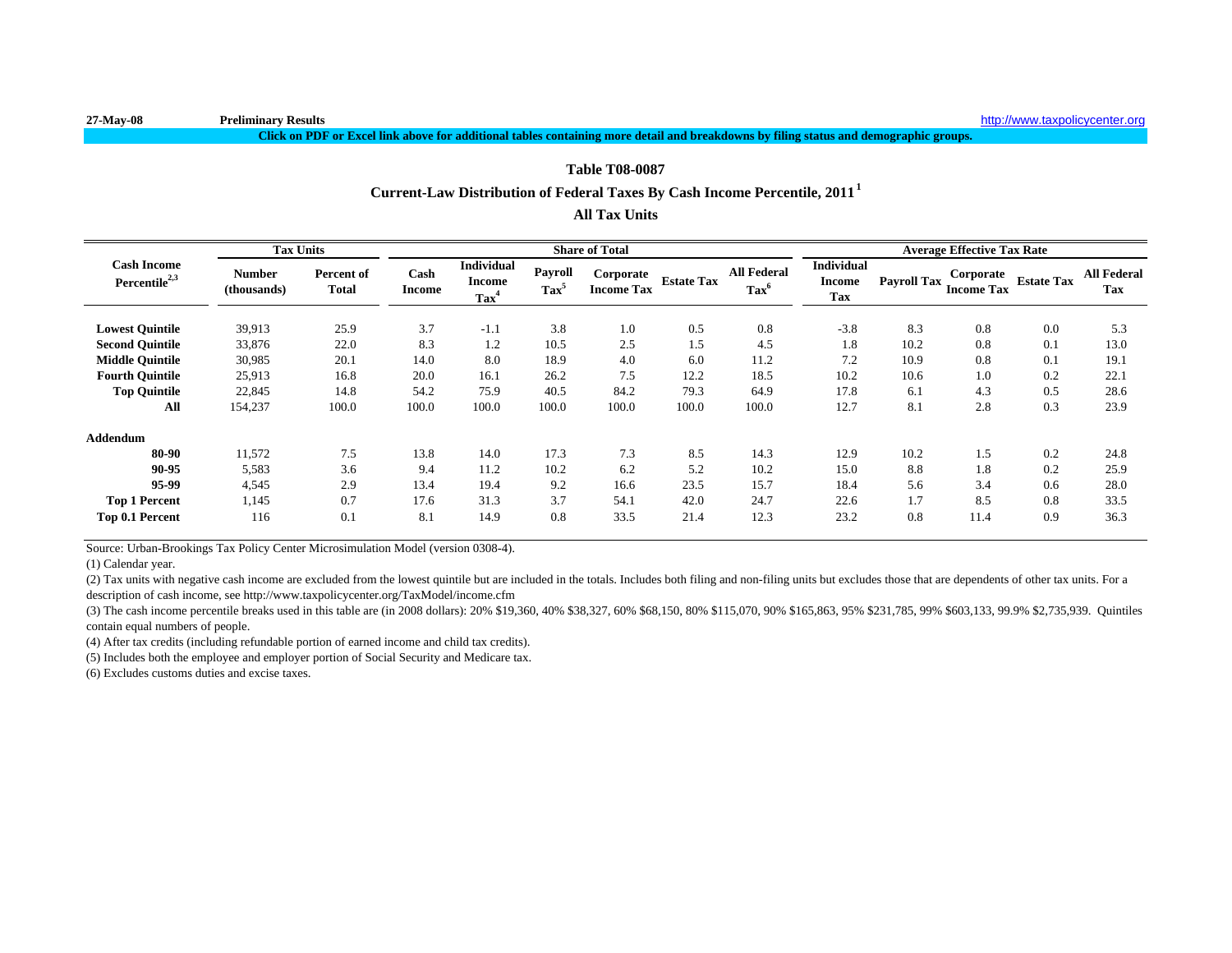## **Table T08-0087**

# **Current-Law Distribution of Federal Taxes By Cash Income Percentile Adjusted for Family Size, 2011 <sup>1</sup>**

**All Tax Units**

|                                                 | <b>Tax Units</b>             |                                   |                       |                                                        | <b>Share of Total</b>     |                                |                   |                                      | <b>Average Effective Tax Rate</b>  |                    |                                |                   |                                  |
|-------------------------------------------------|------------------------------|-----------------------------------|-----------------------|--------------------------------------------------------|---------------------------|--------------------------------|-------------------|--------------------------------------|------------------------------------|--------------------|--------------------------------|-------------------|----------------------------------|
| <b>Cash Income</b><br>Percentile <sup>2,3</sup> | <b>Number</b><br>(thousands) | <b>Percent of</b><br><b>Total</b> | Cash<br><b>Income</b> | <b>Individual</b><br><b>Income</b><br>Tax <sup>4</sup> | Payroll<br>$\text{Tax}^5$ | Corporate<br><b>Income Tax</b> | <b>Estate Tax</b> | <b>All Federal</b><br>$\text{Tax}^6$ | <b>Individual</b><br>Income<br>Tax | <b>Payroll Tax</b> | Corporate<br><b>Income Tax</b> | <b>Estate Tax</b> | <b>All Federal</b><br><b>Tax</b> |
| <b>Lowest Ouintile</b>                          | 27,487                       | 17.8                              | 2.0                   | $-0.8$                                                 | 2.1                       | 0.6                            | 0.3               | 0.4                                  | $-4.8$                             | 8.4                | 0.8                            | 0.0               | 4.5                              |
| <b>Second Ouintile</b>                          | 28,936                       | 18.8                              | 5.3                   | $-0.5$                                                 | 5.7                       | 1.6                            | 0.4               | 1.9                                  | $-1.3$                             | 8.8                | 0.9                            | 0.0               | 8.4                              |
| <b>Middle Quintile</b>                          | 30,111                       | 19.5                              | 9.9                   | 3.2                                                    | 13.4                      | 2.7                            | 1.9               | 6.6                                  | 4.1                                | 10.9               | 0.7                            | 0.1               | 15.9                             |
| <b>Fourth Quintile</b>                          | 30,807                       | 20.0                              | 17.9                  | 12.0                                                   | 23.7                      | 5.5                            | 6.9               | 15.1                                 | 8.5                                | 10.8               | 0.8                            | 0.1               | 20.2                             |
| <b>Top Quintile</b>                             | 36,192                       | 23.5                              | 65.2                  | 86.1                                                   | 55.0                      | 88.9                           | 90.1              | 75.9                                 | 16.8                               | 6.9                | 3.8                            | 0.5               | 27.9                             |
| All                                             | 154,237                      | 100.0                             | 100.0                 | 100.0                                                  | 100.0                     | 100.0                          | 100.0             | 100.0                                | 12.7                               | 8.1                | 2.8                            | 0.3               | 23.9                             |
| <b>Addendum</b>                                 |                              |                                   |                       |                                                        |                           |                                |                   |                                      |                                    |                    |                                |                   |                                  |
| 80-90                                           | 17,720                       | 11.5                              | 16.1                  | 14.9                                                   | 21.5                      | 6.2                            | 7.8               | 16.0                                 | 11.7                               | 10.8               | 1.1                            | 0.2               | 23.8                             |
| 90-95                                           | 9,461                        | 6.1                               | 12.4                  | 13.5                                                   | 15.0                      | 6.9                            | 7.2               | 13.2                                 | 13.9                               | 9.9                | 1.5                            | 0.2               | 25.5                             |
| 95-99                                           | 7,327                        | 4.8                               | 16.6                  | 22.7                                                   | 13.7                      | 17.2                           | 21.4              | 19.0                                 | 17.3                               | 6.7                | 2.8                            | 0.4               | 27.3                             |
| <b>Top 1 Percent</b>                            | 1,685                        | 1.1                               | 20.0                  | 35.0                                                   | 4.7                       | 58.6                           | 53.7              | 27.7                                 | 22.2                               | 1.9                | 8.1                            | 0.9               | 33.1                             |
| Top 0.1 Percent                                 | 163                          | 0.1                               | 9.1                   | 16.6                                                   | 1.0                       | 36.3                           | 25.8              | 13.7                                 | 23.2                               | 0.9                | 11.0                           | 1.0               | 36.0                             |

Source: Urban-Brookings Tax Policy Center Microsimulation Model (version 0308-4).

(1) Calendar year.

(2) Tax units with negative cash income are excluded from the lowest quintile but are included in the totals. Includes both filing and non-filing units but excludes those that are dependents of other tax units. For a description of cash income, see http://www.taxpolicycenter.org/TaxModel/income.cfm

(3) Incomes used in the classification by percentile are adjusted for family size by dividing by the square root of the number of people in the tax unit. The resulting percentile breaks are (in 2008 dollars): 20% \$13,285, 40% \$25,060, 60% \$43,260, 80% \$70,204, 90% \$100,148, 95% \$140,789, 99% \$360,675, 99.9% \$1,659,969. Quintiles are for the entire population and contain equal numbers of people.

(4) After tax credits (including refundable portion of earned income and child tax credits).

(5) Includes both the employee and employer portion of Social Security and Medicare tax.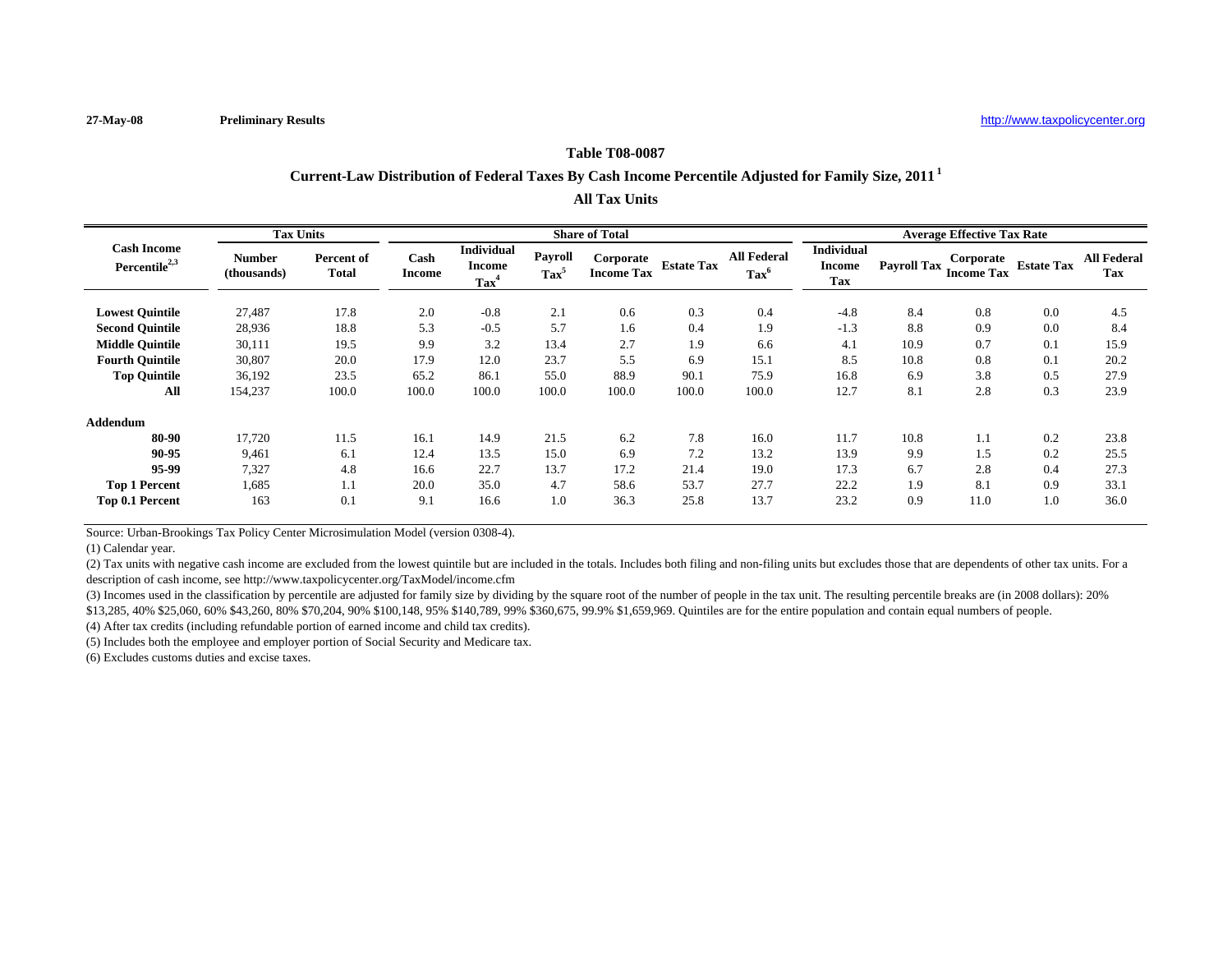## **Table T08-0087**

# **Current-Law Distribution of Federal Taxes By Cash Income Percentile Adjusted for Family Size, 2011 <sup>1</sup>**

**Single Tax Units**

|                                                 | <b>Tax Units</b>      |                            |                       |                                                      |                                  | <b>Share of Total</b>          |                   |                                      |                                                  |                    | <b>Average Effective Tax Rate</b> |                   |                                  |
|-------------------------------------------------|-----------------------|----------------------------|-----------------------|------------------------------------------------------|----------------------------------|--------------------------------|-------------------|--------------------------------------|--------------------------------------------------|--------------------|-----------------------------------|-------------------|----------------------------------|
| <b>Cash Income</b><br>Percentile <sup>2,3</sup> | Number<br>(thousands) | Percent of<br><b>Total</b> | Cash<br><b>Income</b> | <b>Individual</b><br><b>Income</b><br>$\text{Tax}^4$ | <b>Payroll</b><br>$\text{Tax}^5$ | Corporate<br><b>Income Tax</b> | <b>Estate Tax</b> | <b>All Federal</b><br>$\text{Tax}^6$ | <b>Individual</b><br><b>Income</b><br><b>Tax</b> | <b>Payroll Tax</b> | Corporate<br><b>Income Tax</b>    | <b>Estate Tax</b> | <b>All Federal</b><br><b>Tax</b> |
| <b>Lowest Quintile</b>                          | 17,914                | 26.7                       | 4.8                   | $-0.5$                                               | 4.5                              | 1.3                            | 0.2               | 1.5                                  | $-1.3$                                           | 7.9                | 0.7                               | 0.0               | 7.4                              |
| <b>Second Quintile</b>                          | 15,301                | 22.8                       | 10.3                  | 2.5                                                  | 9.6                              | 3.4                            | 0.4               | 5.0                                  | 2.7                                              | 7.8                | 0.9                               | 0.0               | 11.5                             |
| <b>Middle Ouintile</b>                          | 13,366                | 19.9                       | 15.9                  | 9.8                                                  | 20.5                             | 5.6                            | 2.1               | 12.7                                 | 6.9                                              | 10.8               | 1.0                               | 0.2               | 18.8                             |
| <b>Fourth Ouintile</b>                          | 11,063                | 16.5                       | 21.8                  | 20.3                                                 | 27.9                             | 8.6                            | 7.6               | 21.0                                 | 10.4                                             | 10.7               | 1.1                               | 0.4               | 22.6                             |
| <b>Top Quintile</b>                             | 9,024                 | 13.5                       | 47.6                  | 67.9                                                 | 37.4                             | 80.5                           | 89.5              | 59.6                                 | 16.0                                             | 6.6                | 4.7                               | 2.2               | 29.4                             |
| All                                             | 67,022                | 100.0                      | 100.0                 | 100.0                                                | 100.0                            | 100.0                          | 100.0             | 100.0                                | 11.2                                             | 8.3                | 2.8                               | 1.2               | 23.5                             |
| Addendum                                        |                       |                            |                       |                                                      |                                  |                                |                   |                                      |                                                  |                    |                                   |                   |                                  |
| 80-90                                           | 4,745                 | 7.1                        | 14.0                  | 16.7                                                 | 17.1                             | 8.0                            | 8.7               | 15.4                                 | 13.4                                             | 10.2               | 1.6                               | 0.7               | 25.9                             |
| 90-95                                           | 2,287                 | 3.4                        | 9.5                   | 12.5                                                 | 10.3                             | 8.7                            | 7.8               | 11.0                                 | 14.7                                             | 9.0                | 2.5                               | 0.9               | 27.2                             |
| 95-99                                           | 1,649                 | 2.5                        | 11.7                  | 16.8                                                 | 8.0                              | 19.2                           | 22.4              | 14.2                                 | 16.1                                             | 5.7                | 4.5                               | 2.2               | 28.5                             |
| <b>Top 1 Percent</b>                            | 342                   | 0.5                        | 12.3                  | 21.9                                                 | 2.0                              | 44.6                           | 50.6              | 18.9                                 | 19.9                                             | 1.4                | 10.0                              | 4.7               | 36.0                             |
| Top 0.1 Percent                                 | 30                    | 0.0                        | 5.4                   | 10.4                                                 | 0.4                              | 24.5                           | 22.9              | 9.1                                  | 21.8                                             | 0.6                | 12.6                              | 4.9               | 40.0                             |

Source: Urban-Brookings Tax Policy Center Microsimulation Model (version 0308-4).

(1) Calendar year.

(2) Tax units with negative cash income are excluded from the lowest quintile but are included in the totals. Includes both filing and non-filing units but excludes those that are dependents of other tax units. For a description of cash income, see http://www.taxpolicycenter.org/TaxModel/income.cfm

(3) Incomes used in the classification by percentile are adjusted for family size by dividing by the square root of the number of people in the tax unit. The resulting percentile breaks are (in 2008 dollars): 20% \$13,285, 40% \$25,060, 60% \$43,260, 80% \$70,204, 90% \$100,148, 95% \$140,789, 99% \$360,675, 99.9% \$1,659,969. Quintiles are for the entire population and contain equal numbers of people.

(4) After tax credits (including refundable portion of earned income and child tax credits).

(5) Includes both the employee and employer portion of Social Security and Medicare tax.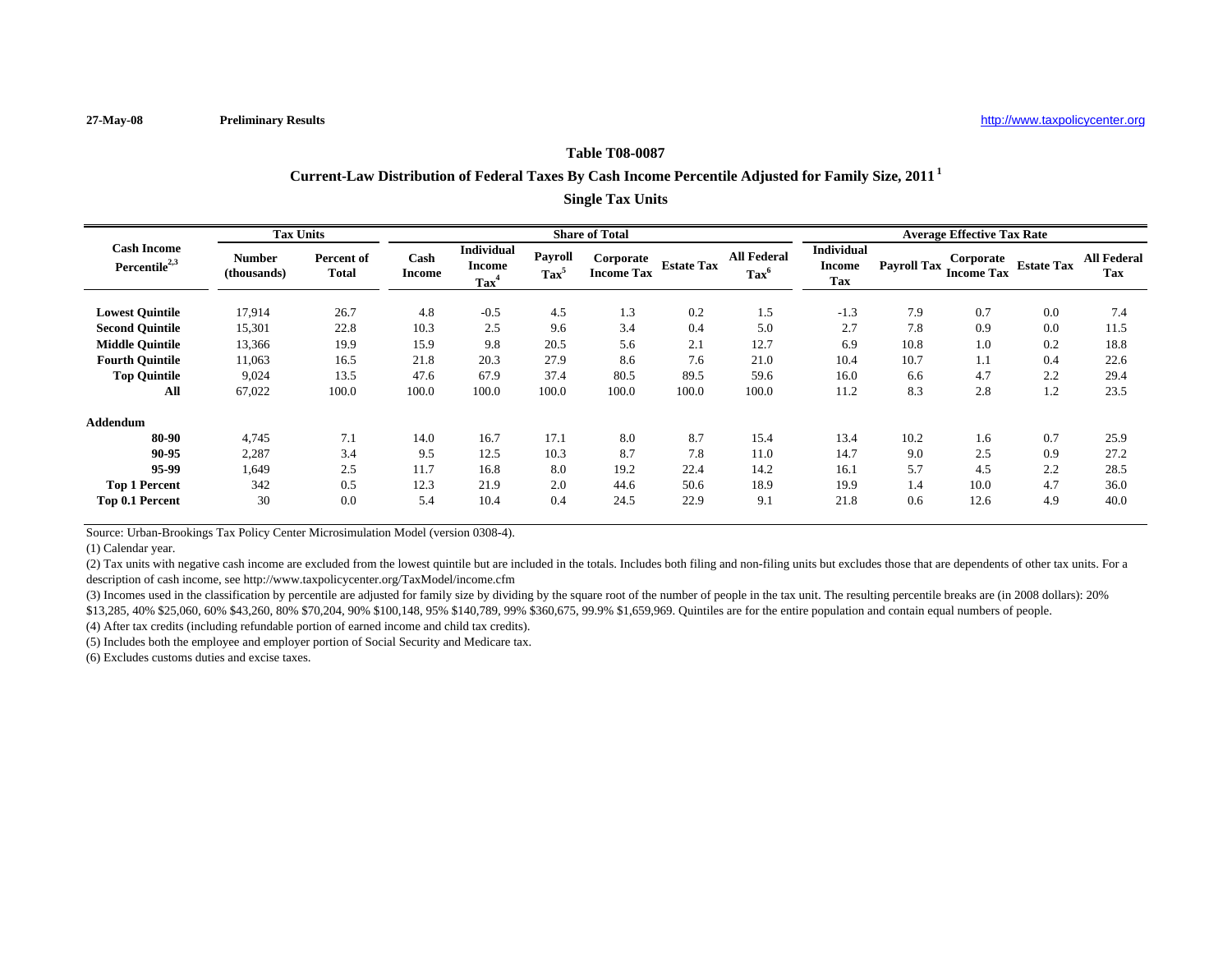## **Table T08-0087**

# **Current-Law Distribution of Federal Taxes By Cash Income Percentile Adjusted for Family Size, 2011 <sup>1</sup>**

| <b>Married Tax Units Filing Jointly</b> |  |  |  |  |
|-----------------------------------------|--|--|--|--|
|-----------------------------------------|--|--|--|--|

|                                                 | <b>Tax Units</b>             |                            |                       |                                        | <b>Share of Total</b>       |                                |                   |                                      | <b>Average Effective Tax Rate</b>                |                    |                                |                   |                           |
|-------------------------------------------------|------------------------------|----------------------------|-----------------------|----------------------------------------|-----------------------------|--------------------------------|-------------------|--------------------------------------|--------------------------------------------------|--------------------|--------------------------------|-------------------|---------------------------|
| <b>Cash Income</b><br>Percentile <sup>2,3</sup> | <b>Number</b><br>(thousands) | Percent of<br><b>Total</b> | Cash<br><b>Income</b> | Individual<br>Income<br>$\text{Tax}^4$ | Pavroll<br>Tax <sup>5</sup> | Corporate<br><b>Income Tax</b> | <b>Estate Tax</b> | <b>All Federal</b><br>$\text{Tax}^6$ | <b>Individual</b><br><b>Income</b><br><b>Tax</b> | <b>Payroll Tax</b> | Corporate<br><b>Income Tax</b> | <b>Estate Tax</b> | <b>All Federal</b><br>Tax |
| <b>Lowest Quintile</b>                          | 5,314                        | 8.8                        | 0.8                   | $-0.3$                                 | 0.8                         | 0.4                            | 0.8               | 0.1                                  | $-6.0$                                           | 8.5                | 1.4                            | 0.1               | 4.0                       |
| <b>Second Ouintile</b>                          | 7,589                        | 12.6                       | 2.7                   | $-0.3$                                 | 3.1                         | 1.0                            | 0.8               | 0.9                                  | $-1.3$                                           | 8.6                | 1.1                            | 0.0               | 8.4                       |
| <b>Middle Quintile</b>                          | 9,258                        | 15.3                       | 6.0                   | 1.5                                    | 8.0                         | 1.7                            | 0.9               | 3.5                                  | 3.5                                              | 10.2               | 0.8                            | 0.0               | 14.6                      |
| <b>Fourth Quintile</b>                          | 14,365                       | 23.8                       | 15.4                  | 8.4                                    | 21.0                        | 4.4                            | 3.5               | 11.8                                 | 7.8                                              | 10.4               | 0.8                            | 0.0               | 19.1                      |
| <b>Top Quintile</b>                             | 23,615                       | 39.1                       | 75.5                  | 90.7                                   | 67.0                        | 91.8                           | 92.8              | 83.6                                 | 17.1                                             | 6.8                | 3.6                            | 0.1               | 27.6                      |
| All                                             | 60,415                       | 100.0                      | 100.0                 | 100.0                                  | 100.0                       | 100.0                          | 100.0             | 100.0                                | 14.2                                             | 7.7                | 3.0                            | 0.1               | 24.9                      |
| <b>Addendum</b>                                 |                              |                            |                       |                                        |                             |                                |                   |                                      |                                                  |                    |                                |                   |                           |
| 80-90                                           | 10,743                       | 17.8                       | 17.0                  | 13.5                                   | 24.2                        | 5.7                            | 3.1               | 15.8                                 | 11.4                                             | 10.9               | 1.0                            | 0.0               | 23.2                      |
| 90-95                                           | 6,376                        | 10.6                       | 14.2                  | 13.6                                   | 18.4                        | 6.4                            | 3.9               | 14.2                                 | 13.7                                             | 9.9                | 1.3                            | 0.0               | 25.0                      |
| 95-99                                           | 5,244                        | 8.7                        | 19.9                  | 24.7                                   | 17.9                        | 16.8                           | 16.9              | 21.7                                 | 17.6                                             | 6.9                | 2.5                            | 0.1               | 27.1                      |
| <b>Top 1 Percent</b>                            | 1,253                        | 2.1                        | 24.4                  | 38.8                                   | 6.5                         | 62.9                           | 68.9              | 31.8                                 | 22.7                                             | 2.0                | 7.6                            | 0.2               | 32.5                      |
| Top 0.1 Percent                                 | 123                          | 0.2                        | 10.9                  | 18.0                                   | 1.3                         | 39.4                           | 39.9              | 15.5                                 | 23.5                                             | 0.9                | 10.7                           | 0.3               | 35.3                      |

Source: Urban-Brookings Tax Policy Center Microsimulation Model (version 0308-4).

(1) Calendar year.

(2) Tax units with negative cash income are excluded from the lowest quintile but are included in the totals. Includes both filing and non-filing units but excludes those that are dependents of other tax units. For a description of cash income, see http://www.taxpolicycenter.org/TaxModel/income.cfm

(3) Incomes used in the classification by percentile are adjusted for family size by dividing by the square root of the number of people in the tax unit. The resulting percentile breaks are (in 2008 dollars): 20% \$13,285, 40% \$25,060, 60% \$43,260, 80% \$70,204, 90% \$100,148, 95% \$140,789, 99% \$360,675, 99.9% \$1,659,969. Quintiles are for the entire population and contain equal numbers of people.

(4) After tax credits (including refundable portion of earned income and child tax credits).

(5) Includes both the employee and employer portion of Social Security and Medicare tax.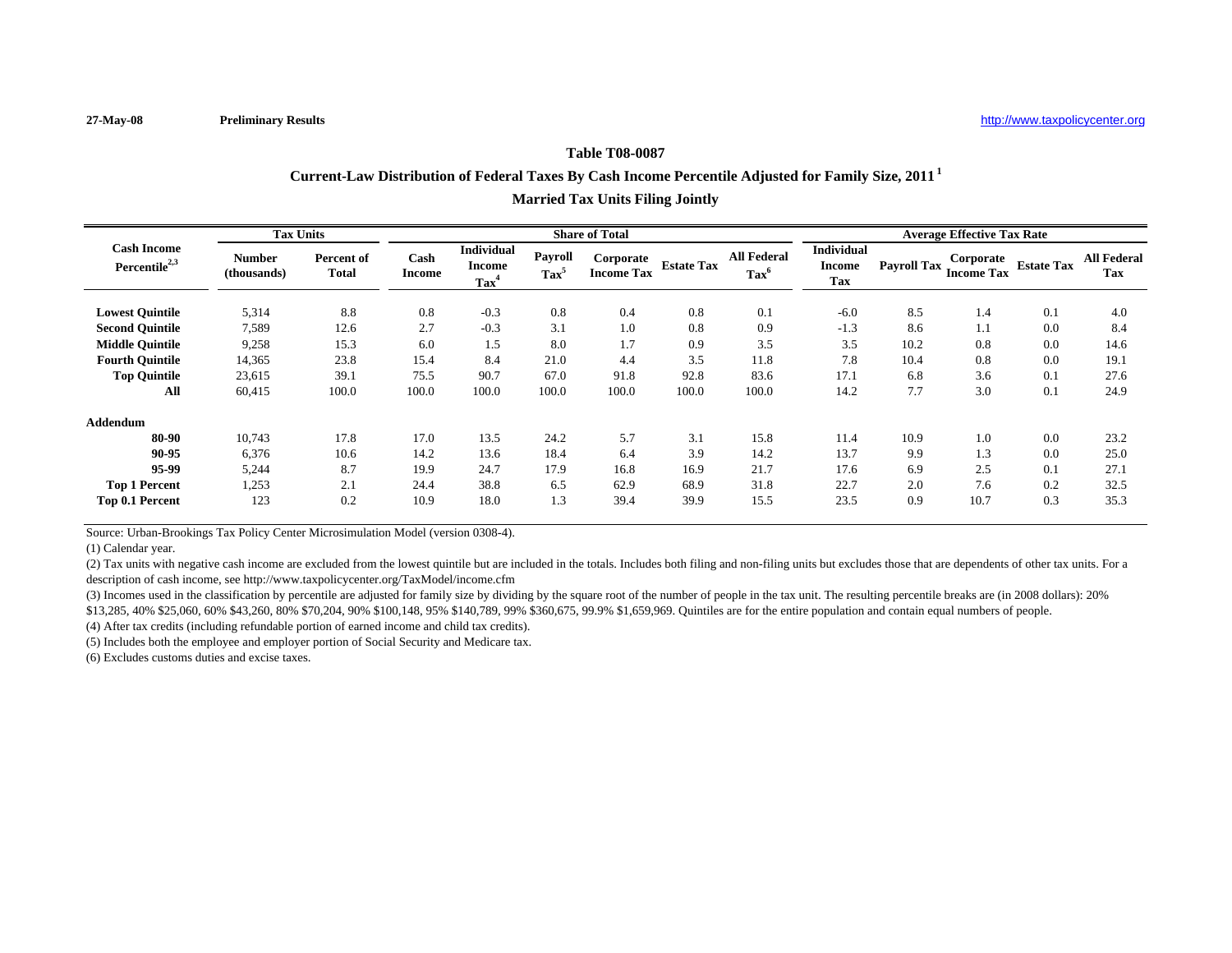## **Table T08-0087**

# **Current-Law Distribution of Federal Taxes By Cash Income Percentile Adjusted for Family Size, 2011 <sup>1</sup>**

#### **Head of Household Tax Units**

|                                                 | <b>Tax Units</b>             |                            |                       |                                                        |                           | <b>Share of Total</b>          |                   |                                      |                                                  |                    | <b>Average Effective Tax Rate</b> |                   |                                  |
|-------------------------------------------------|------------------------------|----------------------------|-----------------------|--------------------------------------------------------|---------------------------|--------------------------------|-------------------|--------------------------------------|--------------------------------------------------|--------------------|-----------------------------------|-------------------|----------------------------------|
| <b>Cash Income</b><br>Percentile <sup>2,3</sup> | <b>Number</b><br>(thousands) | Percent of<br><b>Total</b> | Cash<br><b>Income</b> | <b>Individual</b><br><b>Income</b><br>Tax <sup>4</sup> | Payroll<br>$\text{Tax}^5$ | Corporate<br><b>Income Tax</b> | <b>Estate Tax</b> | <b>All Federal</b><br>$\text{Tax}^6$ | <b>Individual</b><br><b>Income</b><br><b>Tax</b> | <b>Payroll Tax</b> | Corporate<br><b>Income Tax</b>    | <b>Estate Tax</b> | <b>All Federal</b><br><b>Tax</b> |
| <b>Lowest Ouintile</b>                          | 4,021                        | 16.6                       | 3.5                   | $-13.1$                                                | 3.2                       | 0.7                            | 0.1               | $-1.4$                               | $-17.3$                                          | 10.3               | 0.2                               | 0.0               | $-6.8$                           |
| <b>Second Quintile</b>                          | 5,703                        | 23.5                       | 11.0                  | $-29.6$                                                | 11.7                      | 1.9                            | 0.2               | $-0.2$                               | $-12.3$                                          | 11.9               | 0.1                               | 0.0               | $-0.2$                           |
| <b>Middle Quintile</b>                          | 6,852                        | 28.2                       | 23.1                  | $-2.8$                                                 | 25.7                      | 4.3                            | 0.8               | 16.8                                 | $-0.5$                                           | 12.4               | 0.1                               | 0.0               | 12.0                             |
| <b>Fourth Quintile</b>                          | 4,671                        | 19.3                       | 26.0                  | 36.1                                                   | 28.4                      | 7.5                            | 4.7               | 29.5                                 | 6.3                                              | 12.2               | 0.2                               | 0.0               | 18.8                             |
| <b>Top Quintile</b>                             | 2,962                        | 12.2                       | 36.5                  | 109.3                                                  | 30.9                      | 84.9                           | 93.8              | 55.3                                 | 13.6                                             | 9.5                | 1.8                               | 0.2               | 25.1                             |
| All                                             | 24,261                       | 100.0                      | 100.0                 | 100.0                                                  | 100.0                     | 100.0                          | 100.0             | 100.0                                | 4.6                                              | 11.2               | 0.8                               | 0.1               | 16.6                             |
| <b>Addendum</b>                                 |                              |                            |                       |                                                        |                           |                                |                   |                                      |                                                  |                    |                                   |                   |                                  |
| 80-90                                           | 1,882                        | 7.8                        | 15.8                  | 34.9                                                   | 17.0                      | 9.0                            | 6.6               | 21.5                                 | 10.0                                             | 12.0               | 0.5                               | 0.0               | 22.5                             |
| 90-95                                           | 679                          | 2.8                        | 8.1                   | 22.5                                                   | 8.1                       | 7.1                            | 6.8               | 12.0                                 | 12.7                                             | 11.3               | 0.7                               | 0.1               | 24.8                             |
| 95-99                                           | 340                          | 1.4                        | 6.8                   | 23.9                                                   | 4.7                       | 16.7                           | 15.1              | 10.6                                 | 16.1                                             | 7.8                | 2.0                               | 0.1               | 26.0                             |
| <b>Top 1 Percent</b>                            | 61                           | 0.3                        | 5.9                   | 28.0                                                   | 1.1                       | 52.0                           | 65.4              | 11.2                                 | 21.7                                             | 2.1                | 7.0                               | 0.7               | 31.6                             |
| Top 0.1 Percent                                 |                              | 0.0                        | 2.4                   | 12.5                                                   | 0.2                       | 31.2                           | 31.0              | 5.2                                  | 23.7                                             | 0.8                | 10.3                              | 0.9               | 35.8                             |

Source: Urban-Brookings Tax Policy Center Microsimulation Model (version 0308-4).

(1) Calendar year.

(2) Tax units with negative cash income are excluded from the lowest quintile but are included in the totals. Includes both filing and non-filing units but excludes those that are dependents of other tax units. For a description of cash income, see http://www.taxpolicycenter.org/TaxModel/income.cfm

(3) Incomes used in the classification by percentile are adjusted for family size by dividing by the square root of the number of people in the tax unit. The resulting percentile breaks are (in 2008 dollars): 20% \$13,285, 40% \$25,060, 60% \$43,260, 80% \$70,204, 90% \$100,148, 95% \$140,789, 99% \$360,675, 99.9% \$1,659,969. Quintiles are for the entire population and contain equal numbers of people.

(4) After tax credits (including refundable portion of earned income and child tax credits).

(5) Includes both the employee and employer portion of Social Security and Medicare tax.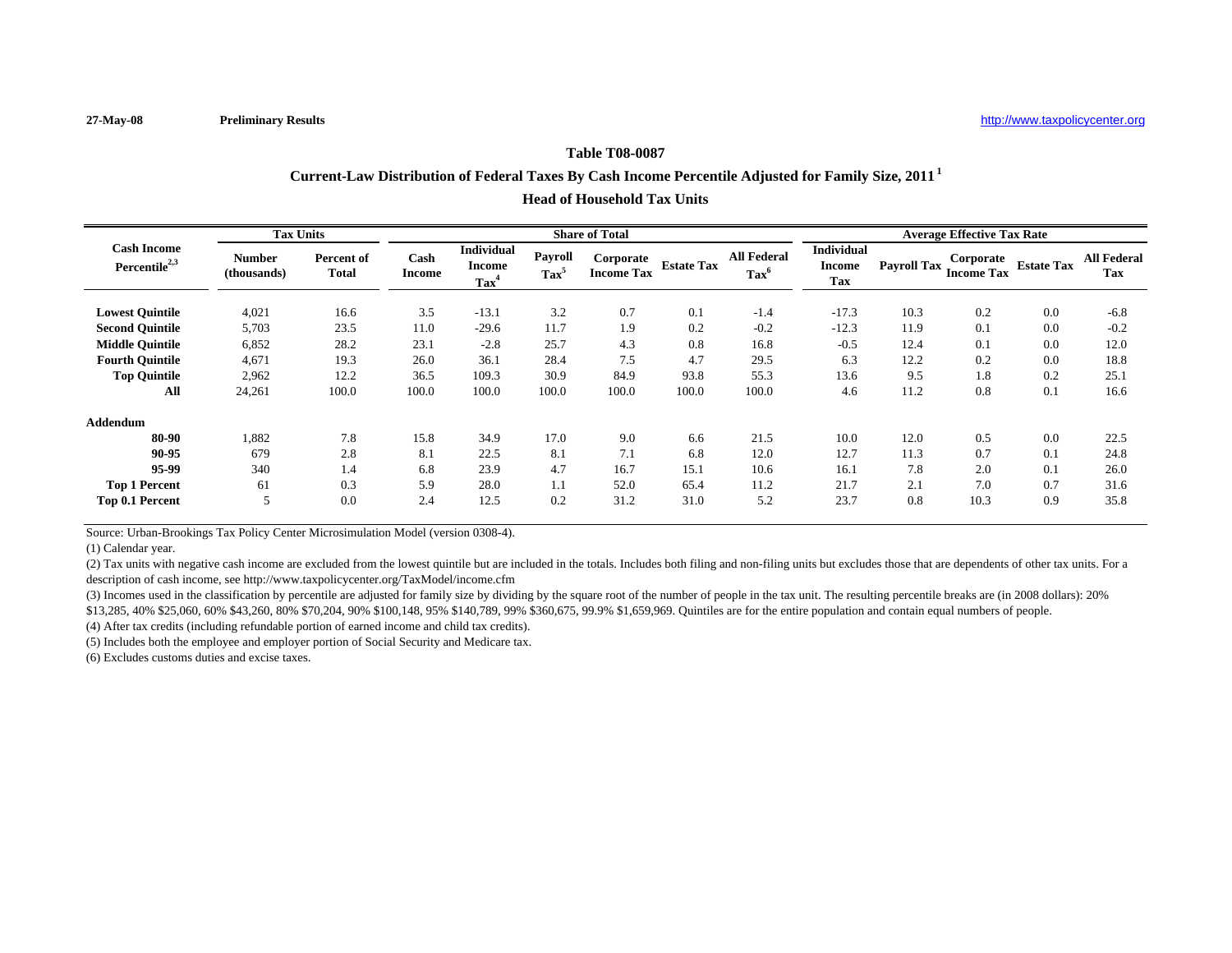## **Table T08-0087**

## **Current-Law Distribution of Federal Taxes By Cash Income Percentile Adjusted for Family Size, 2011 <sup>1</sup>**

## **Tax Units With Children**

|                                                 | <b>Tax Units</b>             |                                   |                       |                                               |                           | <b>Share of Total</b>          |                   |                                      |                                                  |                    | <b>Average Effective Tax Rate</b> |                   |                                  |
|-------------------------------------------------|------------------------------|-----------------------------------|-----------------------|-----------------------------------------------|---------------------------|--------------------------------|-------------------|--------------------------------------|--------------------------------------------------|--------------------|-----------------------------------|-------------------|----------------------------------|
| <b>Cash Income</b><br>Percentile <sup>2,3</sup> | <b>Number</b><br>(thousands) | <b>Percent of</b><br><b>Total</b> | Cash<br><b>Income</b> | <b>Individual</b><br>Income<br>$\text{Tax}^4$ | Payroll<br>$\text{Tax}^5$ | Corporate<br><b>Income Tax</b> | <b>Estate Tax</b> | <b>All Federal</b><br>$\text{Tax}^6$ | <b>Individual</b><br><b>Income</b><br><b>Tax</b> | <b>Payroll Tax</b> | Corporate<br><b>Income Tax</b>    | <b>Estate Tax</b> | <b>All Federal</b><br><b>Tax</b> |
| <b>Lowest Quintile</b>                          | 4,974                        | 10.2                              | 1.0                   | $-1.8$                                        | 1.3                       | 0.2                            | 0.4               | $-0.4$                               | $-22.2$                                          | 12.4               | 0.3                               | 0.0               | $-9.5$                           |
| <b>Second Ouintile</b>                          | 7,540                        | 15.5                              | 3.6                   | $-3.6$                                        | 4.8                       | 0.4                            | 0.2               | 0.1                                  | $-12.3$                                          | 12.9               | 0.2                               | 0.0               | 0.8                              |
| <b>Middle Quintile</b>                          | 10,171                       | 20.9                              | 8.8                   | 0.3                                           | 11.9                      | 1.2                            | 0.5               | 5.0                                  | 0.5                                              | 13.0               | 0.3                               | 0.0               | 13.7                             |
| <b>Fourth Quintile</b>                          | 10,872                       | 22.4                              | 16.9                  | 8.9                                           | 22.5                      | 2.8                            | 3.7               | 13.9                                 | 6.6                                              | 12.8               | 0.3                               | 0.0               | 19.7                             |
| <b>Top Quintile</b>                             | 14,881                       | 30.6                              | 70.0                  | 96.1                                          | 59.3                      | 94.3                           | 93.7              | 81.3                                 | 17.1                                             | 8.1                | 2.5                               | 0.0               | 27.8                             |
| All                                             | 48,577                       | 100.0                             | 100.0                 | 100.0                                         | 100.0                     | 100.0                          | 100.0             | 100.0                                | 12.5                                             | 9.6                | 1.9                               | 0.0               | 23.9                             |
| <b>Addendum</b>                                 |                              |                                   |                       |                                               |                           |                                |                   |                                      |                                                  |                    |                                   |                   |                                  |
| 80-90                                           | 7,149                        | 14.7                              | 17.3                  | 14.4                                          | 22.5                      | 4.3                            | 6.7               | 16.9                                 | 10.4                                             | 12.5               | 0.5                               | 0.0               | 23.4                             |
| 90-95                                           | 3.951                        | 8.1                               | 13.7                  | 14.6                                          | 16.3                      | 4.9                            | 3.4               | 14.5                                 | 13.3                                             | 11.3               | 0.7                               | 0.0               | 25.3                             |
| 95-99                                           | 3,106                        | 6.4                               | 18.6                  | 27.0                                          | 15.3                      | 15.1                           | 19.5              | 21.4                                 | 18.1                                             | 7.9                | 1.5                               | 0.0               | 27.5                             |
| <b>Top 1 Percent</b>                            | 675                          | 1.4                               | 20.4                  | 40.0                                          | 5.2                       | 70.1                           | 64.2              | 28.5                                 | 24.5                                             | 2.5                | 6.4                               | 0.1               | 33.5                             |
| Top 0.1 Percent                                 | 62                           | 0.1                               | 8.9                   | 17.8                                          | 1.0                       | 47.3                           | 35.0              | 13.4                                 | 24.8                                             | 1.1                | 9.9                               | 0.1               | 35.9                             |

Source: Urban-Brookings Tax Policy Center Microsimulation Model (version 0308-4).

(1) Calendar year. Children are defined as exemptions taken for children living at home or away from home.

(2) Tax units with negative cash income are excluded from the lowest quintile but are included in the totals. Includes both filing and non-filing units but excludes those that are dependents of other tax units. For a description of cash income, see http://www.taxpolicycenter.org/TaxModel/income.cfm

(3) Incomes used in the classification by percentile are adjusted for family size by dividing by the square root of the number of people in the tax unit. The resulting percentile breaks are (in 2008 dollars): 20% \$13,285, 40% \$25,060, 60% \$43,260, 80% \$70,204, 90% \$100,148, 95% \$140,789, 99% \$360,675, 99.9% \$1,659,969. Quintiles are for the entire population and contain equal numbers of people.

(4) After tax credits (including refundable portion of earned income and child tax credits).

(5) Includes both the employee and employer portion of Social Security and Medicare tax.